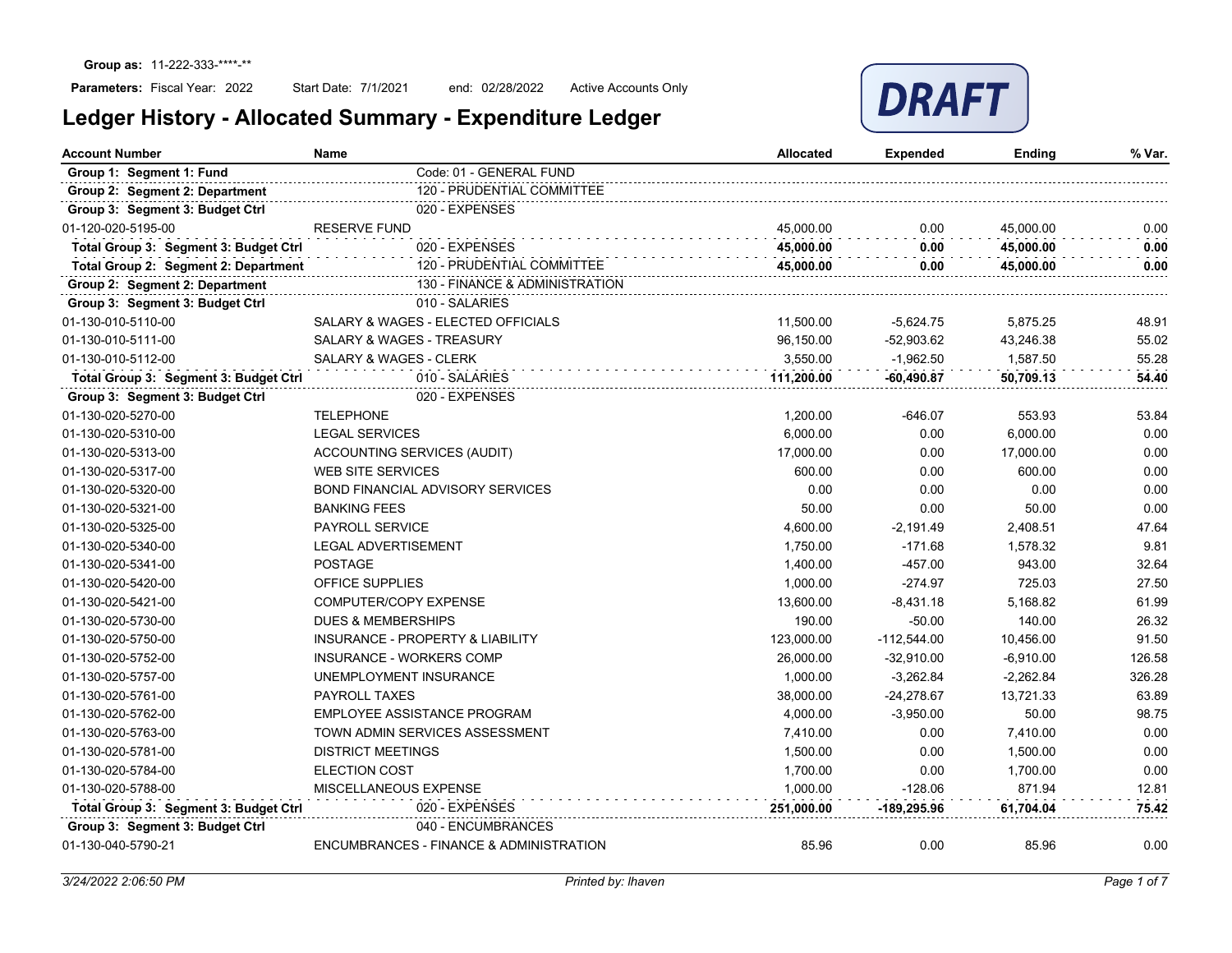Start Date: 7/1/2021 end: 02/28/2022 Active Accounts Only

| <b>Account Number</b><br>Name                      |                                    | <b>Allocated</b> | <b>Expended</b> | Ending       | % Var. |
|----------------------------------------------------|------------------------------------|------------------|-----------------|--------------|--------|
| Total Group 3: Segment 3: Budget Ctrl              | 040 - ENCUMBRANCES                 | 85.96            | 0.00            | 85.96        | 0.00   |
| Total Group 2: Segment 2: Department               | 130 - FINANCE & ADMINISTRATION     | 362,285.96       | -249,786.83     | 112,499.13   | 68.95  |
| Group 2: Segment 2: Department                     | 220 - FIRE                         |                  |                 |              |        |
| Group 3: Segment 3: Budget Ctrl                    | 010 - SALARIES                     |                  |                 |              |        |
| 01-220-010-5113-00                                 | SALARY & WAGES - CHIEF             | 160,465.00       | $-92,485.78$    | 67,979.22    | 57.64  |
| 01-220-010-5115-00                                 | SALARY & WAGES - DEPUTY CHIEF      | 117,875.00       | -73,163.74      | 44,711.26    | 62.07  |
| 01-220-010-5120-00                                 | SALARY & WAGES - PERM FULL TIME    | 959,800.00       | $-626,918.32$   | 332,881.68   | 65.32  |
| 01-220-010-5124-00                                 | SALARY & WAGES - INCIDENT PERM     | 35,000.00        | $-22,803.19$    | 12,196.81    | 65.15  |
| 01-220-010-5125-00                                 | SALARY & WAGES - TRAINING FT       | 75,000.00        | $-6,511.80$     | 68,488.20    | 8.68   |
| 01-220-010-5126-00                                 | SALARY & WAGES - VACATION COVERAGE | 116,820.00       | $-73,414.97$    | 43,405.03    | 62.84  |
| 01-220-010-5127-00                                 | SALARY & WAGES - SICK COVERAGE     | 100,000.00       | $-36,794.99$    | 63,205.01    | 36.79  |
| 01-220-010-5128-00                                 | SALARY & WAGES - PERSONAL COVERAGE | 32,600.00        | $-11,601.59$    | 20,998.41    | 35.59  |
| 01-220-010-5129-00                                 | SALARY & WAGES - HOLIDAY PAY       | 49,880.00        | $-64,036.80$    | $-14,156.80$ | 128.38 |
| 01-220-010-5130-00                                 | SALARY & WAGES - FULL TIME INJURY  | 60,000.00        | $-72,527.01$    | $-12,527.01$ | 120.88 |
| 01-220-010-5131-00                                 | SALARY & WAGES - OTHER UNION       | 2,000.00         | 0.00            | 2,000.00     | 0.00   |
| 01-220-010-5132-00                                 | SALARY & WAGES - EMERG LABOR       | 25,000.00        | $-9,253.37$     | 15,746.63    | 37.01  |
| 01-220-010-5133-00                                 | SALARY & WAGES - LONGEVITY PAY     | 9,550.00         | $-6,300.00$     | 3,250.00     | 65.97  |
| 01-220-010-5144-00                                 | SALARY & WAGES - EDUC INCENTIVE    | 53,920.00        | 0.00            | 53,920.00    | 0.00   |
| 01-220-010-5150-00                                 | SALARY & WAGES - OTHER FT          | 25,000.00        | $-11,197.43$    | 13,802.57    | 44.79  |
| 01-220-010-5155-00<br>SALARY & WAGES - EMS OFFICER |                                    | 10,000.00        | $-908.18$       | 9,091.82     | 9.08   |
| Total Group 3: Segment 3: Budget Ctrl              | 010 - SALARIES                     | 1,832,910.00     | $-1,107,917.17$ | 724,992.83   | 60.45  |
| Group 3: Segment 3: Budget Ctrl                    | 020 - EXPENSES                     |                  |                 |              |        |
| 01-220-020-5210-00                                 | <b>ELECTRICITY</b>                 | 14,000.00        | $-6,705.57$     | 7,294.43     | 47.90  |
| 01-220-020-5212-00                                 | <b>HEATING</b>                     | 6,550.00         | $-3,549.32$     | 3,000.68     | 54.19  |
| 01-220-020-5213-00                                 | GASOLINE/DIESEL                    | 12,000.00        | $-7,177.65$     | 4,822.35     | 59.81  |
| 01-220-020-5243-00                                 | REPAIRS/MAINT - BUILDINGS          | 17,000.00        | $-6,839.75$     | 10,160.25    | 40.23  |
| 01-220-020-5245-00                                 | <b>REPAIRS/MAINT - GROUNDS</b>     | 3,500.00         | $-890.21$       | 2,609.79     | 25.43  |
| 01-220-020-5246-00                                 | <b>REPAIRS/MAINT - VEHICLES</b>    | 26,000.00        | $-15,894.87$    | 10,105.13    | 61.13  |
| 01-220-020-5247-00                                 | REPAIRS/MAINT - RADIO EQUIP        | 5,000.00         | $-1,904.86$     | 3,095.14     | 38.10  |
| 01-220-020-5248-00                                 | MAINT - PROTECTIVE CLOTHING        | 14,000.00        | $-769.99$       | 13,230.01    | 5.50   |
| 01-220-020-5249-00                                 | MAINT - UNIFORMS FT                | 12,000.00        | $-2,473.55$     | 9,526.45     | 20.61  |
| 01-220-020-5270-00                                 | <b>TELEPHONE</b>                   | 3,500.00         | $-1,767.82$     | 1,732.18     | 50.51  |
| 01-220-020-5275-00                                 | 911 DISPATCH                       | 37,500.00        | $-36,634.67$    | 865.33       | 97.69  |
| 01-220-020-5277-00                                 | TELEPHONE LINES - OTHER            | 4,500.00         | $-1,078.64$     | 3,421.36     | 23.97  |
| 01-220-020-5300-00                                 | PROFESSIONAL SERVICES              | 20,000.00        | 0.00            | 20,000.00    | 0.00   |
| 01-220-020-5310-00                                 | <b>LEGAL SERVICES</b>              | 35,000.00        | $-4,088.75$     | 30,911.25    | 11.68  |
| 01-220-020-5312-00                                 | PHYSICALS/PAT                      | 3,400.00         | $-642.18$       | 2,757.82     | 18.89  |
|                                                    |                                    |                  |                 |              |        |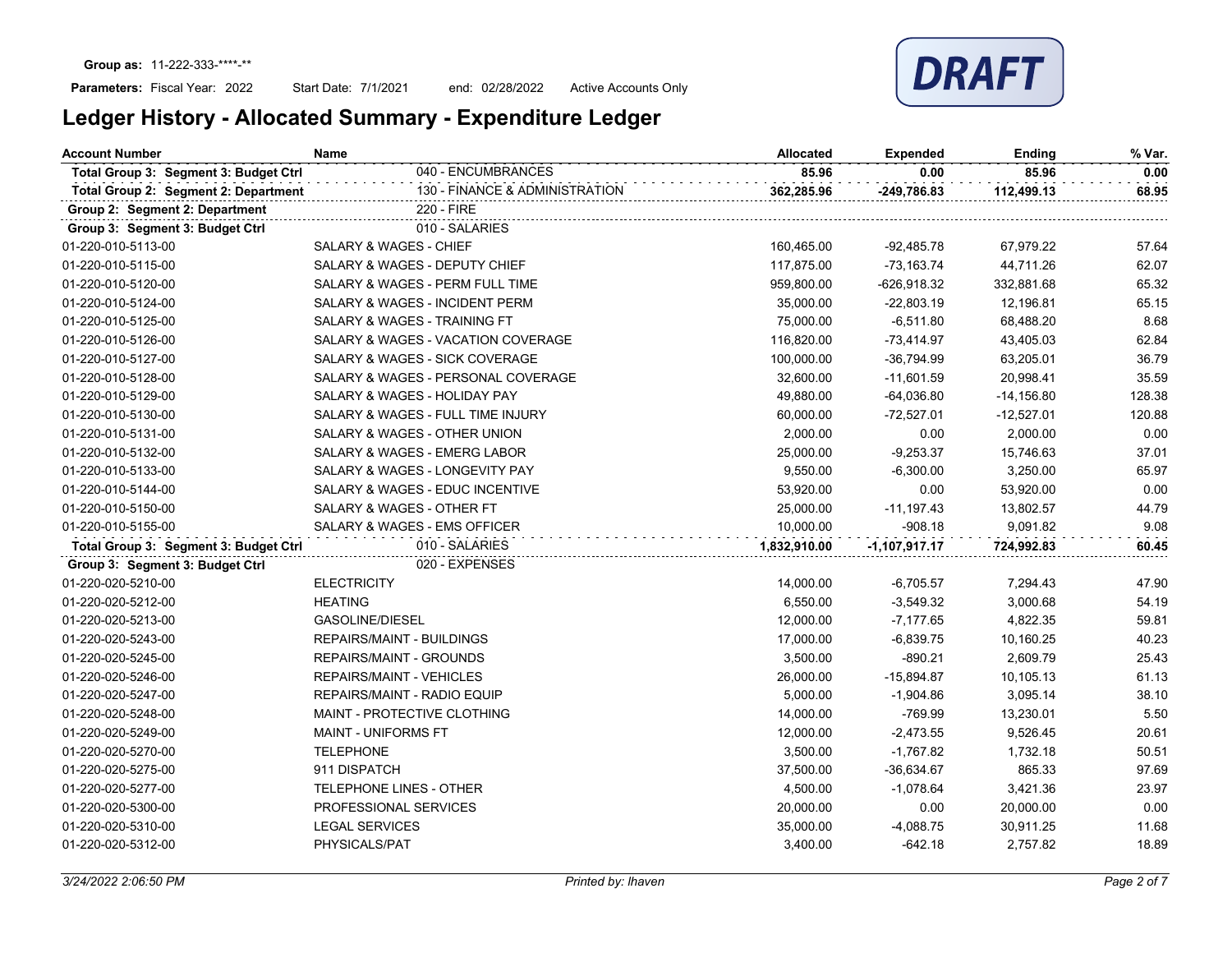Start Date: 7/1/2021 end: 02/28/2022 Active Accounts Only



| <b>Account Number</b>                 | Name                                       | <b>Allocated</b> | <b>Expended</b> | Ending       | % Var. |
|---------------------------------------|--------------------------------------------|------------------|-----------------|--------------|--------|
| 01-220-020-5316-00                    | <b>CMED FEES</b>                           | 4,000.00         | $-2,095.73$     | 1,904.27     | 52.39  |
| 01-220-020-5324-00                    | AMBULANCE BILLING                          | 12,000.00        | $-5,056.51$     | 6,943.49     | 42.14  |
| 01-220-020-5343-00                    | ADMINISTRATIVE EXPENSE                     | 18,000.00        | $-2,732.50$     | 15,267.50    | 15.18  |
| 01-220-020-5420-00                    | <b>OFFICE SUPPLIES</b>                     | 3.500.00         | $-146.94$       | 3.353.06     | 4.20   |
| 01-220-020-5423-00                    | <b>FIRE/RESCUE EQUIPMENT</b>               | 10,000.00        | $-1,554.47$     | 8,445.53     | 15.54  |
| 01-220-020-5424-00                    | <b>BUILDING SUPPLIES</b>                   | 8.000.00         | $-2,062.69$     | 5,937.31     | 25.78  |
| 01-220-020-5427-00                    | AMBULANCE SUPPLIES/EQUIPMENT               | 38,500.00        | $-18,917.66$    | 19,582.34    | 49.14  |
| 01-220-020-5730-00                    | <b>DUES &amp; MEMBERSHIPS</b>              | 2,500.00         | $-1,000.00$     | 1,500.00     | 40.00  |
| 01-220-020-5740-00                    | <b>TRAINING &amp; EDUCATION</b>            | 22,000.00        | $-4,204.00$     | 17,796.00    | 19.11  |
| 01-220-020-5741-00                    | FIRE PREVENTION EDUCATION                  | 1,200.00         | $-278.94$       | 921.06       | 23.25  |
| 01-220-020-5759-00                    | <b>INFORMATION TECHNOLOGIES</b>            | 23,000.00        | $-2,919.56$     | 20.080.44    | 12.69  |
| 01-220-020-5767-00                    | <b>STATE GRANTS - FIRE</b>                 | 0.00             | $-68,092.90$    | $-68,092.90$ | 0.00   |
| 01-220-020-5788-00                    | MISCELLANEOUS EXPENSE                      | 1,000.00         | $-134.32$       | 865.68       | 13.43  |
| Total Group 3: Segment 3: Budget Ctrl | 020 - EXPENSES                             | 357,650.00       | -199.614.05     | 158,035.95   | 55.81  |
| Group 3: Segment 3: Budget Ctrl       | 040 - ENCUMBRANCES                         |                  |                 |              |        |
| 01-220-040-5790-21                    | <b>ENCUMBRANCES - FIRE</b>                 | 3,980.92         | $-3,980.92$     | 0.00         | 100.00 |
| Total Group 3: Segment 3: Budget Ctrl | 040 - ENCUMBRANCES                         | 3,980.92         | $-3,980.92$     | 0.00         | 100.00 |
| Total Group 2: Segment 2: Department  | 220 - FIRE                                 | 2,194,540.92     | $-1,311,512.14$ | 883,028.78   | 59.76  |
| Group 2: Segment 2: Department        | 424 - STREET LIGHTING                      |                  |                 |              |        |
| Group 3: Segment 3: Budget Ctrl       | 020 - EXPENSES                             |                  |                 |              |        |
| 01-424-020-5210-00                    | <b>STREET LIGHTS - ELECTRICITY</b>         | 5,100.00         | $-3,239.72$     | 1,860.28     | 63.52  |
| 01-424-020-5240-00                    | <b>STREET LIGHTS - MAINT</b>               | 1,900.00         | $-199.98$       | 1,700.02     | 10.53  |
| Total Group 3: Segment 3: Budget Ctrl | 020 - EXPENSES                             | 7,000.00         | $-3,439.70$     | 3,560.30     | 49.14  |
| Group 3: Segment 3: Budget Ctrl       | 040 - ENCUMBRANCES                         |                  |                 |              |        |
| 01-424-040-5790-21                    | <b>ENCUMBRANCES - STREET LIGHTS</b>        | 593.38           | -593.38         | 0.00         | 100.00 |
| Total Group 3: Segment 3: Budget Ctrl | 040 - ENCUMBRANCES                         | 593.38           | -593.38         | 0.00         | 100.00 |
| Total Group 2: Segment 2: Department  | 424 - STREET LIGHTING                      | 7,593.38         | -4,033.08       | 3,560.30     | 53.11  |
| Group 2: Segment 2: Department        | 450 - WATER                                |                  |                 |              |        |
| Group 3: Segment 3: Budget Ctrl       | 010 - SALARIES                             |                  |                 |              |        |
| 01-450-010-5114-00                    | SALARY & WAGES - SUPERINTENDENT            | 109,180.00       | -67,767.84      | 41,412.16    | 62.07  |
| 01-450-010-5120-00                    | SALARY & WAGES - SENIOR & JUNIOR OPERATORS | 175,155.00       | $-103,721.44$   | 71,433.56    | 59.22  |
| 01-450-010-5121-00                    | SALARY & WAGES - OFFICE MANAGER            | 63,994.00        | $-39,722.40$    | 24,271.60    | 62.07  |
| 01-450-010-5134-00                    | SALARY & WAGES - OT                        | 15,000.00        | $-9,238.80$     | 5,761.20     | 61.59  |
| 01-450-010-5140-00                    | SALARY & WAGES - ON-CALL                   | 11,700.00        | $-7,425.00$     | 4,275.00     | 63.46  |
| Total Group 3: Segment 3: Budget Ctrl | 010 - SALARIES                             | 375,029.00       | -227,875.48     | 147,153.52   | 60.76  |
| Group 3: Segment 3: Budget Ctrl       | 020 - EXPENSES                             |                  |                 |              |        |
| 01-450-020-5210-00                    | <b>ELECTRICITY</b>                         | 75,000.00        | -43,633.81      | 31,366.19    | 58.18  |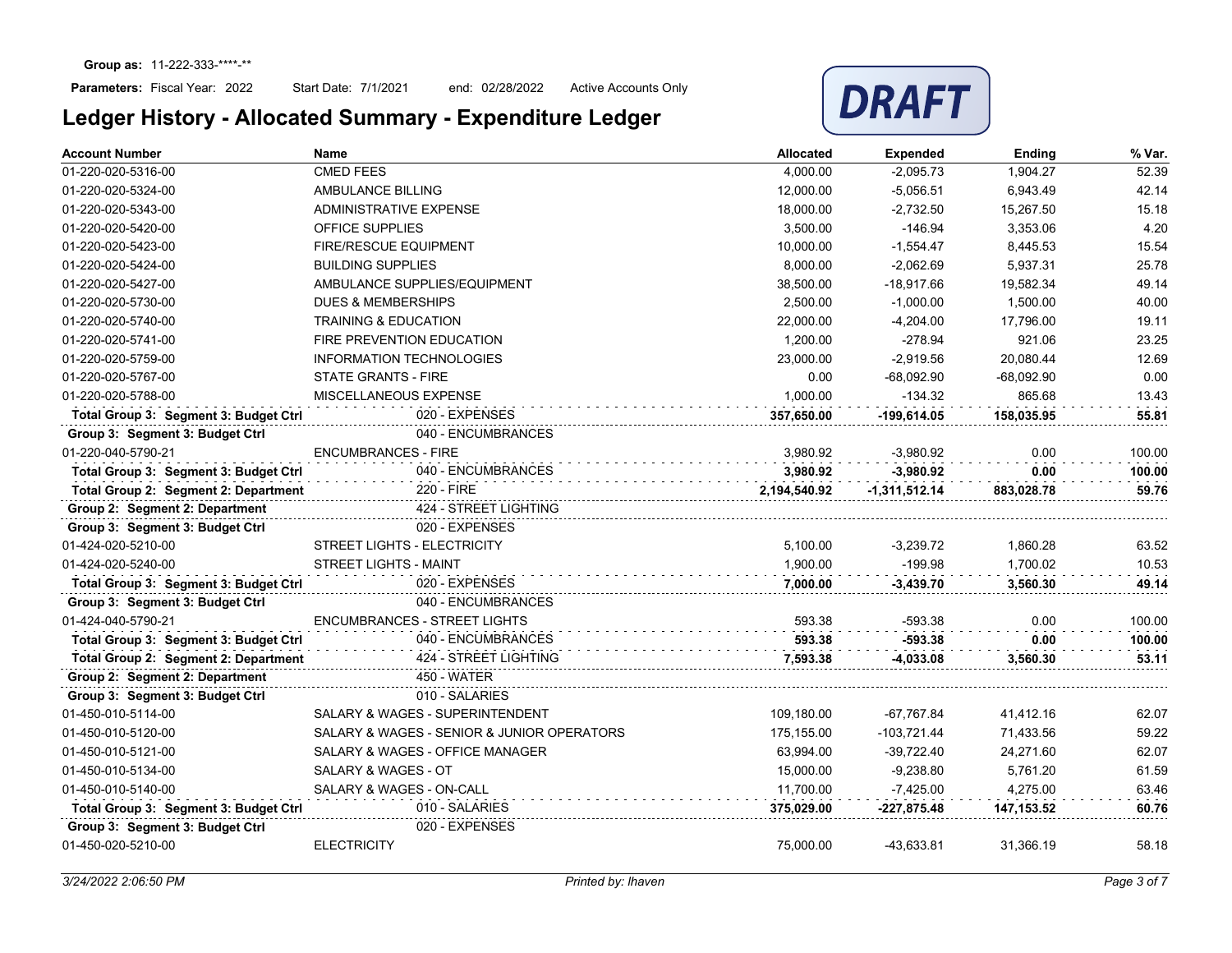Start Date: 7/1/2021 end: 02/28/2022 Active Accounts Only



| <b>Account Number</b>                 | Name                              | <b>Allocated</b> | <b>Expended</b> | Ending       | % Var. |
|---------------------------------------|-----------------------------------|------------------|-----------------|--------------|--------|
| 01-450-020-5212-00                    | <b>HEATING</b>                    | 2,500.00         | $-1,605.10$     | 894.90       | 64.20  |
| 01-450-020-5213-00                    | <b>GASOLINE/DIESEL</b>            | 10,000.00        | $-6,018.47$     | 3,981.53     | 60.18  |
| 01-450-020-5214-00                    | <b>CHEMICALS</b>                  | 25,000.00        | $-12,831.50$    | 12,168.50    | 51.33  |
| 01-450-020-5241-00                    | <b>REPAIRS/MAINT - MAINS</b>      | 13,500.00        | $-27,797.56$    | $-14,297.56$ | 205.91 |
| 01-450-020-5242-00                    | <b>REPAIRS/MAINT - STATIONS</b>   | 40,000.00        | $-35,567.74$    | 4,432.26     | 88.92  |
| 01-450-020-5243-00                    | <b>REPAIRS/MAINT - BUILDINGS</b>  | 5,000.00         | $-383.88$       | 4,616.12     | 7.68   |
| 01-450-020-5244-00                    | <b>REPAIRS/MAINT - TESTING</b>    | 15,000.00        | $-4,385.96$     | 10,614.04    | 29.24  |
| 01-450-020-5245-00                    | REPAIRS/MAINT - GROUNDS           | 8,000.00         | $-3,592.47$     | 4,407.53     | 44.91  |
| 01-450-020-5246-00                    | <b>REPAIRS/MAINT - VEHICLES</b>   | 3,200.00         | $-2,714.93$     | 485.07       | 84.84  |
| 01-450-020-5249-00                    | <b>UNIFORMS</b>                   | 2,000.00         | $-1,187.62$     | 812.38       | 59.38  |
| 01-450-020-5270-00                    | <b>TELEPHONE</b>                  | 3,100.00         | $-1,770.28$     | 1,329.72     | 57.11  |
| 01-450-020-5276-00                    | <b>CONSUMPTION ASSESSMENT</b>     | 2,000.00         | $-1,951.82$     | 48.18        | 97.59  |
| 01-450-020-5311-00                    | ENGINEERING/LEGAL                 | 50,000.00        | $-6,307.91$     | 43,692.09    | 12.62  |
| 01-450-020-5340-00                    | <b>LEGAL ADVERTISEMENT</b>        | 5,000.00         | 0.00            | 5,000.00     | 0.00   |
| 01-450-020-5341-00                    | <b>POSTAGE</b>                    | 7,500.00         | $-3,515.24$     | 3,984.76     | 46.87  |
| 01-450-020-5342-00                    | <b>PRINTING</b>                   | 8,000.00         | $-3,122.15$     | 4,877.85     | 39.03  |
| 01-450-020-5420-00                    | OFFICE SUPPLIES                   | 1,000.00         | $-220.04$       | 779.96       | 22.00  |
| 01-450-020-5421-00                    | <b>COMPUTER/COPY EXPENSE</b>      | 8,300.00         | $-3,334.00$     | 4,966.00     | 40.17  |
| 01-450-020-5424-00                    | <b>BUILDING SUPPLIES</b>          | 500.00           | $-431.94$       | 68.06        | 86.39  |
| 01-450-020-5425-00                    | TOOLS/HARDWARE                    | 1,500.00         | $-374.16$       | 1,125.84     | 24.94  |
| 01-450-020-5450-00                    | <b>METER REPLACEMENT</b>          | 10,000.00        | 0.00            | 10,000.00    | 0.00   |
| 01-450-020-5730-00                    | <b>DUES &amp; LICENSES</b>        | 2,650.00         | $-2,822.56$     | $-172.56$    | 106.51 |
| 01-450-020-5740-00                    | <b>TRAINING &amp; EDUCATION</b>   | 6,000.00         | $-1,659.40$     | 4,340.60     | 27.66  |
| 01-450-020-5788-00                    | MISCELLANEOUS EXPENSE             | 1,500.00         | $-475.00$       | 1,025.00     | 31.67  |
| 01-450-020-5789-00                    | SERVICE CONNECTIONS               | 26,000.00        | $-21,748.43$    | 4,251.57     | 83.65  |
| Total Group 3: Segment 3: Budget Ctrl | 020 - EXPENSES                    | 332,250.00       | -187,451.97     | 144,798.03   | 56.42  |
| Group 3: Segment 3: Budget Ctrl       | 040 - ENCUMBRANCES                |                  |                 |              |        |
| 01-450-040-5790-21                    | <b>ENCUMBRANCES - WATER</b>       | 29,248.85        | $-21,548.85$    | 7,700.00     | 73.67  |
| Total Group 3: Segment 3: Budget Ctrl | 040 - ENCUMBRANCES                | 29,248.85        | $-21,548.85$    | 7,700.00     | 73.67  |
| Group 3: Segment 3: Budget Ctrl       | 090 - TRANSFERS                   |                  |                 |              |        |
| 01-450-090-5963-00                    | USDA MAINTENANCE RESERVE TRANSFER | 15,500.00        | $-15,500.00$    | 0.00         | 100.00 |
| Total Group 3: Segment 3: Budget Ctrl | 090 - TRANSFERS                   | 15,500.00        | $-15,500.00$    | 0.00         | 100.00 |
| Total Group 2: Segment 2: Department  | 450 - WATER                       | 752,027.85       | -452,376.30     | 299,651.55   | 60.15  |
| Group 2: Segment 2: Department        | 490 - FACILITIES MAINTENANCE      |                  |                 |              |        |
| Group 3: Segment 3: Budget Ctrl       | 010 - SALARIES                    |                  |                 |              |        |
| 01-490-010-5160-00                    | SALARY & WAGES - PART TIME        | 3,759.00         | $-3,300.80$     | 458.20       | 87.81  |
| Total Group 3: Segment 3: Budget Ctrl | 010 - SALARIES                    | 3,759.00         | $-3,300.80$     | 458.20       | 87.81  |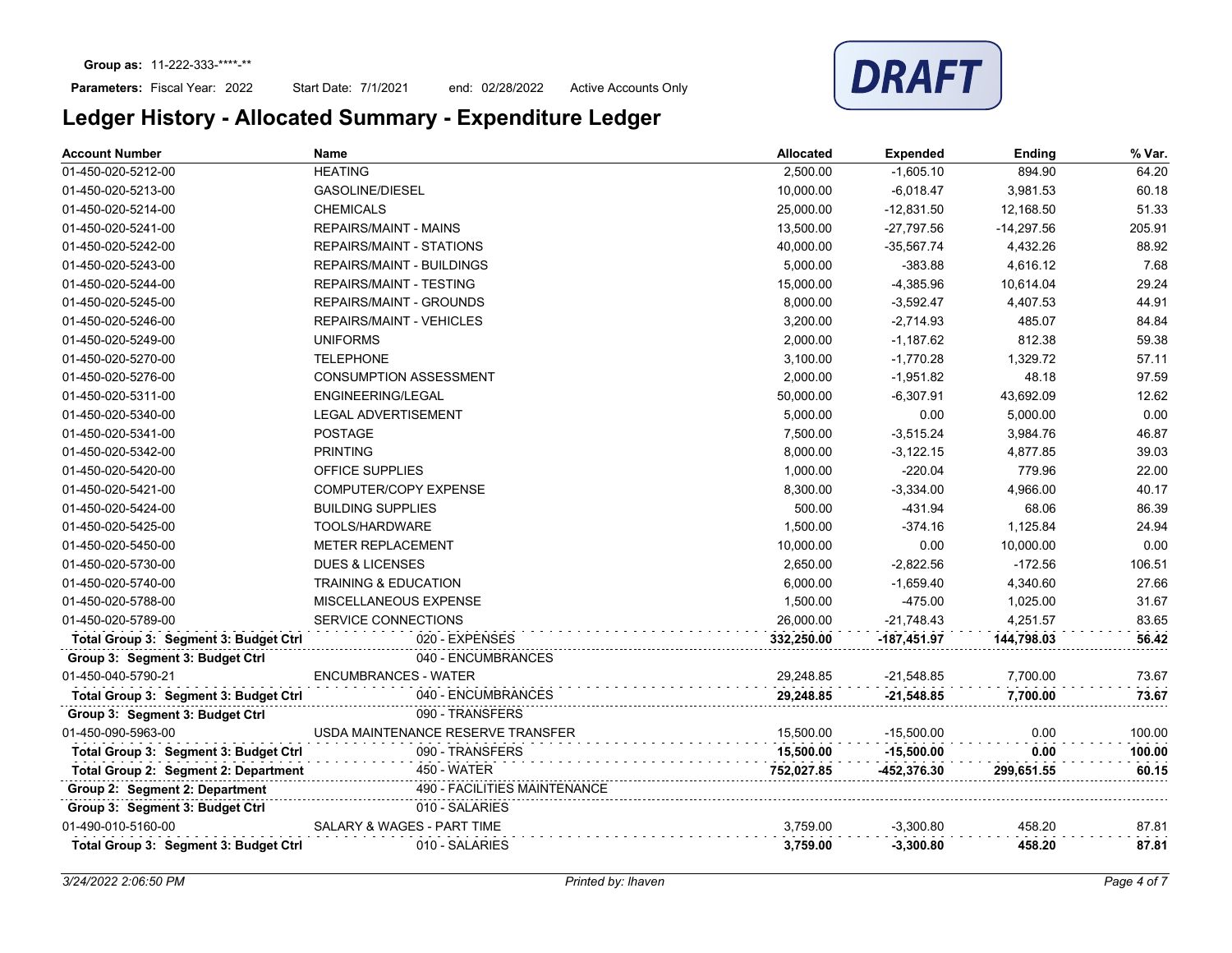Start Date: 7/1/2021 end: 02/28/2022 Active Accounts Only



| <b>Account Number</b><br><b>Name</b>                   |                                       | <b>Allocated</b> | <b>Expended</b> | <b>Ending</b> | % Var. |
|--------------------------------------------------------|---------------------------------------|------------------|-----------------|---------------|--------|
| Group 3: Segment 3: Budget Ctrl                        | 020 - EXPENSES                        |                  |                 |               |        |
| 01-490-020-5210-00                                     | <b>ELECTRICITY</b>                    | 2,000.00         | -854.45         | 1,145.55      | 42.72  |
| 01-490-020-5211-00                                     | <b>WATER</b>                          | 400.00           | $-123.00$       | 277.00        | 30.75  |
| 01-490-020-5212-00                                     | <b>HEAT - OIL/GAS</b>                 | 2,400.00         | $-1,394.22$     | 1,005.78      | 58.09  |
| 01-490-020-5243-00                                     | <b>REPAIRS/MAINT - BUILDINGS</b>      | 7,000.00         | $-482.20$       | 6,517.80      | 6.89   |
| 01-490-020-5245-00                                     | <b>REPAIRS/MAINT - GROUNDS</b>        | 5,000.00         | $-3,698.72$     | 1,301.28      | 73.97  |
| 01-490-020-5251-00                                     | REPAIRS/MAINT - HVAC                  | 500.00           | $-1,168.30$     | $-668.30$     | 233.66 |
| 01-490-020-5270-00                                     | <b>TELEPHONE &amp; INTERNET</b>       | 1,700.00         | $-1,124.34$     | 575.66        | 66.14  |
| 01-490-020-5273-00                                     | <b>ALARM SERVICE</b>                  | 425.00           | $-725.00$       | $-300.00$     | 170.59 |
| 01-490-020-5424-00                                     | <b>BUILDING SUPPLIES</b>              | 200.00           | $-71.20$        | 128.80        | 35.60  |
| 01-490-020-5426-00                                     | <b>CUSTODIAL SUPPLIES</b>             | 300.00           | 0.00            | 300.00        | 0.00   |
| 01-490-020-5788-00                                     | MISCELLANEOUS EXPENSE                 | 100.00           | $-1.67$         | 98.33         | 1.67   |
| Total Group 3: Segment 3: Budget Ctrl                  | 020 - EXPENSES                        | 20.025.00        | $-9,643.10$     | 10,381.90     | 48.16  |
| Group 3: Segment 3: Budget Ctrl                        | 040 - ENCUMBRANCES                    |                  |                 |               |        |
| 01-490-040-5790-21                                     | ENCUMBRANCES - PUBLIC BUILDINGS       | 279.00           | $-279.00$       | 0.00          | 100.00 |
| Total Group 3: Segment 3: Budget Ctrl                  | 040 - ENCUMBRANCES                    | 279.00           | $-279.00$       | 0.00          | 100.00 |
| Total Group 2: Segment 2: Department                   | 490 - FACILITIES MAINTENANCE          | 24,063.00        | $-13,222.90$    | 10,840.10     | 54.95  |
| Group 2: Segment 2: Department<br>610 - PUBLIC LIBRARY |                                       |                  |                 |               |        |
| Group 3: Segment 3: Budget Ctrl                        | 020 - EXPENSES                        |                  |                 |               |        |
| 01-610-020-5766-00                                     | <b>LIBRARY FUNDING</b>                | 24,255.00        | $-24,255.00$    | 0.00          | 100.00 |
| Total Group 3: Segment 3: Budget Ctrl                  | 020 - EXPENSES                        | 24,255.00        | $-24,255.00$    | 0.00          | 100.00 |
| Total Group 2: Segment 2: Department                   | 610 - PUBLIC LIBRARY                  | 24,255.00        | $-24,255.00$    | 0.00          | 100.00 |
| Group 2: Segment 2: Department                         | 710 - DEBT SERVICE                    |                  |                 |               |        |
| Group 3: Segment 3: Budget Ctrl                        | 020 - EXPENSES                        |                  |                 |               |        |
| 01-710-020-5910-00                                     | <b>LONG TERM DEBT - PRINCIPAL</b>     | 0.00             | 0.00            | 0.00          | 0.00   |
| 01-710-020-5911-00                                     | LONG TERM DEBT-PRINCIPAL -USDA        | 52,632.00        | $-52,632.00$    | 0.00          | 100.00 |
| 01-710-020-5912-00                                     | LONG TERM DEBT - PRINCIPAL (new note) | 230.000.00       | $-230,000.00$   | 0.00          | 100.00 |
| 01-710-020-5915-00                                     | <b>LONG TERM DEBT - INTEREST</b>      | 73,000.00        | $-72,900.00$    | 100.00        | 99.86  |
| 01-710-020-5916-00                                     | LONG TERM DEBT-INTEREST - USDA        | 40.263.00        | $-40.263.12$    | $-0.12$       | 100.00 |
| 01-710-020-5920-00                                     | SHORT-TERM DEBT - PRINCIPAL           | 0.00             | 0.00            | 0.00          | 0.00   |
| 01-710-020-5925-00                                     | SHORT TERM INTEREST - NOTES           | 0.00             | 0.00            | 0.00          | 0.00   |
| 01-710-020-5926-00                                     | SHORT TERM INTEREST - ABATEMENTS      | 50.00            | 0.00            | 50.00         | 0.00   |
| Total Group 3: Segment 3: Budget Ctrl                  | 020 - EXPENSES                        | 395,945.00       | $-395,795.12$   | 149.88        | 99.96  |
| Total Group 2: Segment 2: Department                   | 710 - DEBT SERVICE                    | 395,945.00       | -395,795.12     | 149.88        | 99.96  |
| Group 2: Segment 2: Department                         | 910 - EMPLOYEE BENEFITS               |                  |                 |               |        |
| Group 3: Segment 3: Budget Ctrl                        | 020 - EXPENSES                        |                  |                 |               |        |
| 01-910-020-5753-00                                     | <b>INSURANCE - HEALTH</b>             | 323,000.00       | $-173,810.51$   | 149,189.49    | 53.81  |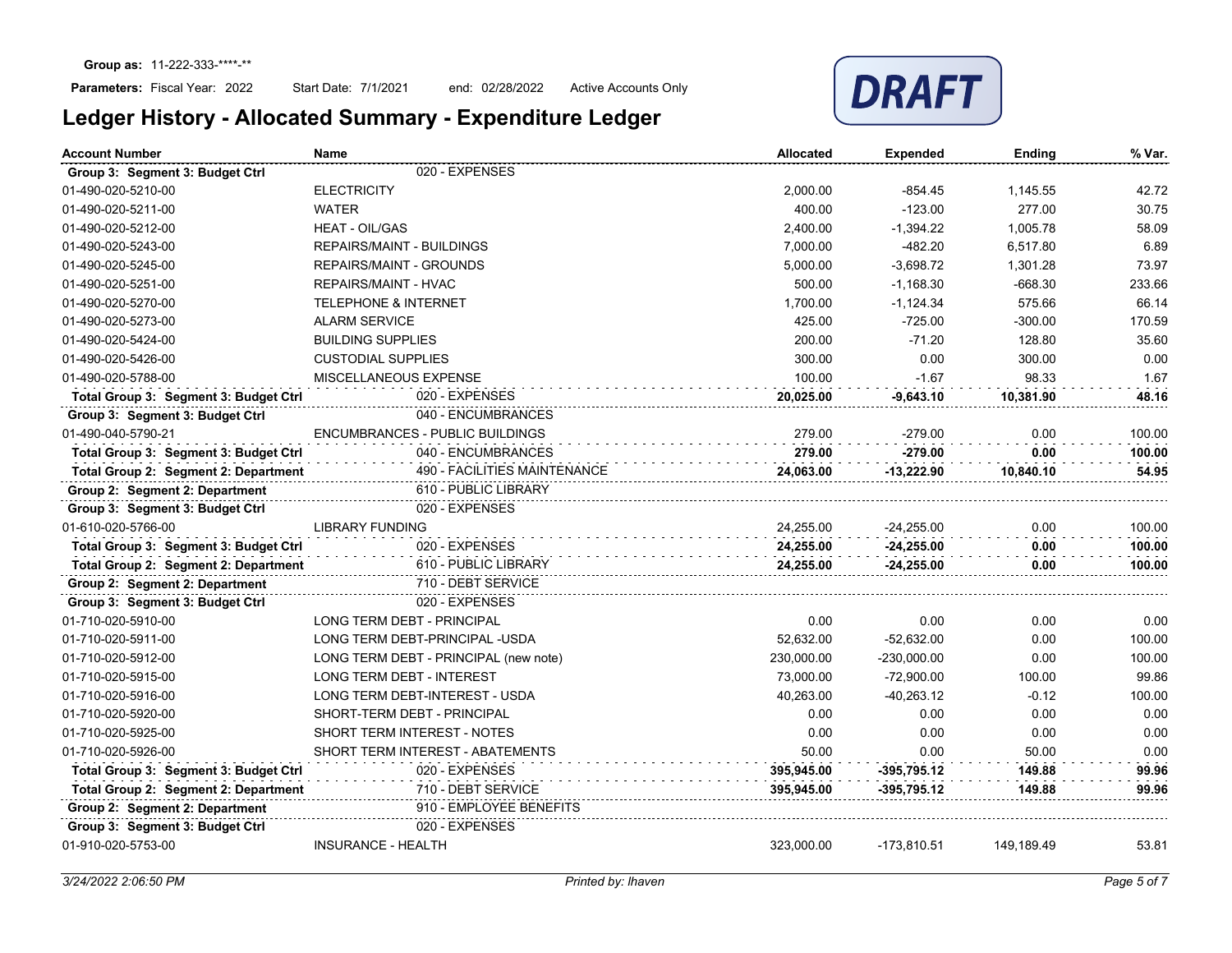Start Date: 7/1/2021 end: 02/28/2022 Active Accounts Only

| Ledger History - Allocated Summary - Expenditure Ledger |  |  |  |
|---------------------------------------------------------|--|--|--|
|                                                         |  |  |  |

| <b>Account Number</b>                 | Name                                      | <b>Allocated</b> | <b>Expended</b> | Ending        | % Var. |
|---------------------------------------|-------------------------------------------|------------------|-----------------|---------------|--------|
| 01-910-020-5754-00                    | <b>INSURANCE - LIFE</b>                   | 500.00           | $-252.24$       | 247.76        | 50.45  |
| 01-910-020-5755-00                    | INSURANCE - DENTAL                        | 19,500.00        | $-9,269.69$     | 10,230.31     | 47.54  |
| 01-910-020-5756-00                    | MEDICAL INSURANCE OPTION PAYMENT          | 42,530.00        | $-34,320.30$    | 8,209.70      | 80.70  |
| 01-910-020-5760-00                    | RETIREMENT ASSESSMENT                     | 322,870.00       | $-322,863.00$   | 7.00          | 100.00 |
| Total Group 3: Segment 3: Budget Ctrl | 020 - EXPENSES                            | 708,400.00       | $-540,515.74$   | 167,884.26    | 76.30  |
| Total Group 2: Segment 2: Department  | 910 - EMPLOYEE BENEFITS                   | 708,400.00       | -540,515.74     | 167,884.26    | 76.30  |
| Group 2: Segment 2: Department        | 990 - District                            |                  |                 |               |        |
| Group 3: Segment 3: Budget Ctrl       | 090 - TRANSFERS                           |                  |                 |               |        |
| 01-990-090-5962-00                    | <b>TRANSFER TO STABILIZATION FUND</b>     | 35,000.00        | $-35,000.00$    | 0.00          | 100.00 |
| 01-990-090-5965-00                    | <b>TRANSFER TO OPEB TRUST FUND</b>        | 239,600.00       | $-239,600.00$   | 0.00          | 100.00 |
| 01-990-090-5969-00                    | TRANSFER TO WATER DEPT STABILIZATION FUND | 45,960.00        | -45,960.00      | 0.00          | 100.00 |
| Total Group 3: Segment 3: Budget Ctrl | 090 - TRANSFERS                           | 320,560.00       | $-320,560.00$   | 0.00          | 100.00 |
| Total Group 2: Segment 2: Department  | 990 - District                            | 320,560.00       | $-320,560.00$   | 0.00          | 100.00 |
| Total Group 1: Segment 1: Fund        | Code: 01 - GENERAL FUND                   | 4,834,671.11     | $-3,312,057.11$ | 1,522,614.00  | 68.51  |
| Group 1: Segment 1: Fund              | Code: 30 - CAPITAL PROJECTS FUND          |                  |                 |               |        |
| Group 2: Segment 2: Department        | 220 - FIRE                                |                  |                 |               |        |
| Group 3: Segment 3: Budget Ctrl       | 203 - FIRE REHAB                          |                  |                 |               |        |
| 30-220-203-5831-20                    | <b>FIRE STATION REPAIRS</b>               | 40.694.70        | $-14.296.54$    | 26.398.16     | 35.13  |
| Total Group 3: Segment 3: Budget Ctrl | 203 - FIRE REHAB                          | 40.694.70        | $-14.296.54$    | 26.398.16     | 35.13  |
| Total Group 2: Segment 2: Department  | 220 - FIRE                                | 40.694.70        | $-14.296.54$    | 26.398.16     | 35.13  |
| Group 2: Segment 2: Department        | 450 - WATER                               |                  |                 |               |        |
| Group 3: Segment 3: Budget Ctrl       | 404 - 20-11 WATER SECURITY SYSTEM         |                  |                 |               |        |
| 30-450-404-5832-00                    | <b>USDA EXPENDITURES</b>                  | 0.00             | $-275.00$       | $-275.00$     | 0.00   |
| 30-450-404-5851-19                    | WATER DEPT SECURITY SYSTEM                | 42.975.00        | $-8,445.18$     | 34,529.82     | 19.65  |
| Total Group 3: Segment 3: Budget Ctrl | 404 - 20-11 WATER SECURITY SYSTEM         | 42,975.00        | $-8,720.18$     | 34,254.82     | 20.29  |
| Group 3: Segment 3: Budget Ctrl       | 410 - 10-15 WATER TANKS                   |                  |                 |               |        |
| 30-450-410-5830-15                    | <b>WATER TANK</b>                         | 312.634.00       | 0.00            | 312.634.00    | 0.00   |
| Total Group 3: Segment 3: Budget Ctrl | 410 - 10-15 WATER TANKS                   | 312.634.00       | 0.00            | 312.634.00    | 0.00   |
| Total Group 2: Segment 2: Department  | 450 - WATER                               | 355,609.00       | $-8,720.18$     | 346.888.82    | 2.45   |
| Group 2: Segment 2: Department        | <b>490 - FACILITIES MAINTENANCE</b>       |                  |                 |               |        |
| Group 3: Segment 3: Budget Ctrl       | 020 - EXPENSES                            |                  |                 |               |        |
| 30-490-020-5241-18                    | <b>SPACE REVIEW</b>                       | 42,687.00        | 0.00            | 42,687.00     | 0.00   |
| 30-490-020-5241-22                    | USE DETERMINATION - SCHOOL PROPERTY       | -207,500.00      | 0.00            | $-207,500.00$ | 0.00   |
| 30-490-020-5243-22                    | ACQUISITION & MAINT - SCHOOL PROPERTY     | $-45,000.00$     | 0.00            | -45,000.00    | 0.00   |
| Total Group 3: Segment 3: Budget Ctrl | 020 - EXPENSES                            | $-209,813.00$    | 0.00            | $-209,813.00$ | 0.00   |
| Total Group 2: Segment 2: Department  | 490 - FACILITIES MAINTENANCE              | -209,813.00      | 0.00            | -209,813.00   | 0.00   |
| Total Group 1: Segment 1: Fund        | Code: 30 - CAPITAL PROJECTS FUND          | 186.490.70       | $-23.016.72$    | 163.473.98    | 12.34  |